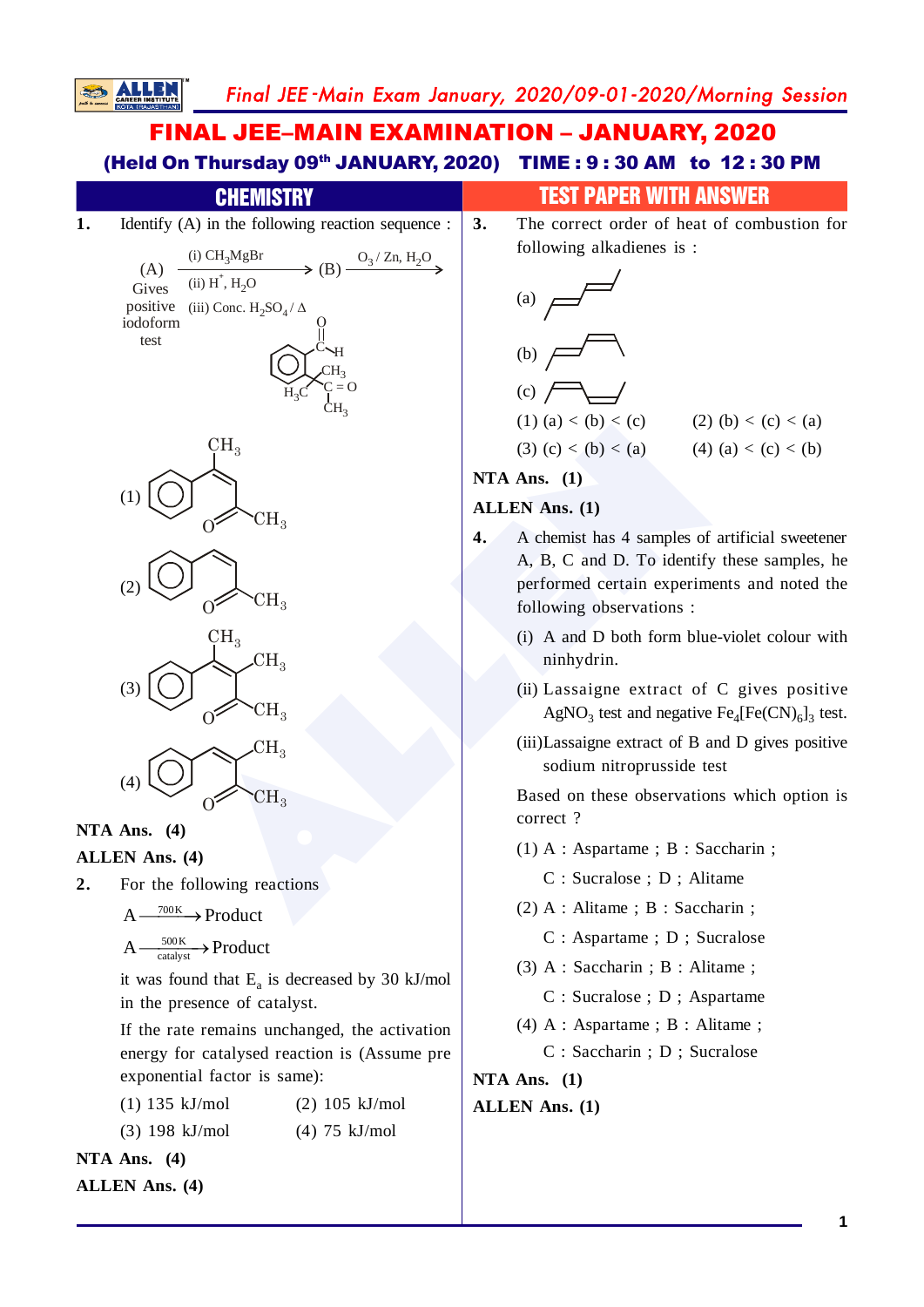## Final JEE -Main Exam January, 2020/09-01-2020/Morning Session

- **5.** 'X' melts at low temperature and is a bad conductor of electricity in both liquid and solid state. X is :
	- (1) Carbon tetrachloride
	- (2) Mercury
	- (3) Silicon carbide
	- (4) Zinc sulphide

#### **NTA Ans. (1)**

#### **ALLEN Ans. (1)**

**6.** According to the following diagram, A reduces  $BO<sub>2</sub>$  when the temperature is :



#### **NTA Ans. (2)**

#### **ALLEN Ans. (2)**

**7.** The  $K_{\text{sn}}$  for the following dissociation is  $1.6 \times 10^{-5}$ 

 $PbCl_{2(s)} \rightleftharpoons Pb_{(aq)}^{2+} + 2Cl_{(aq)}^{-}$ 

Which of the following choices is correct for a mixture of 300 mL  $0.134$  M  $Pb(NO<sub>3</sub>)<sub>2</sub>$  and 100 mL 0.4 M NaCl ?

- (1)  $Q < K_{\rm sn}$
- (2)  $Q > K_{sn}$
- (3)  $Q = K_{\rm{sp}}$

(4) Not enough data provided

**NTA Ans. (2) ALLEN Ans. (2)** **8.**  $[Pd(F)(C1)(Br)(I)]^{2-}$  has n number of geometrical isomers. Then, the spin-only magnetic moment and crystal field stabilisation energy [CFSE] of  $[Fe(CN)_6]^{n-6}$ , respectively, are:

[Note : Ignore the pairing energy]

- (1) 2.84 BM and  $-1.6 \Delta_0$
- (2) 1.73 BM and  $-2.0 \Delta_0$
- (3) 0 BM and  $-2.4 \Delta_0$
- (4) 5.92 BM and 0

**NTA Ans. (2)**

#### **ALLEN Ans. (2)**

- **9.** If the magnetic moment of a dioxygen species is 1.73 B.M, it may be :
	- (1)  $O_2^-$  or  $O_2^+$
	- (2)  $O_2$  or  $O_2^+$
	- (3)  $O_2$  or  $O_2^-$

(4) 
$$
O_2
$$
,  $O_2^-$  or  $O_2^+$ 

#### **NTA Ans. (1)**

**ALLEN Ans. (1)**

- **10.** If enthalpy of atomisation for  $\text{Br}_{2(1)}$  is x kJ/mol and bond enthalpy for  $Br_2$  is y kJ/mol, the relation between them :
	- $(1)$  is  $x = y$
	- (2) is  $x < y$
	- (3) does not exist

(4) is  $x > y$ 

**NTA Ans. (4)**

**ALLEN Ans. (4)**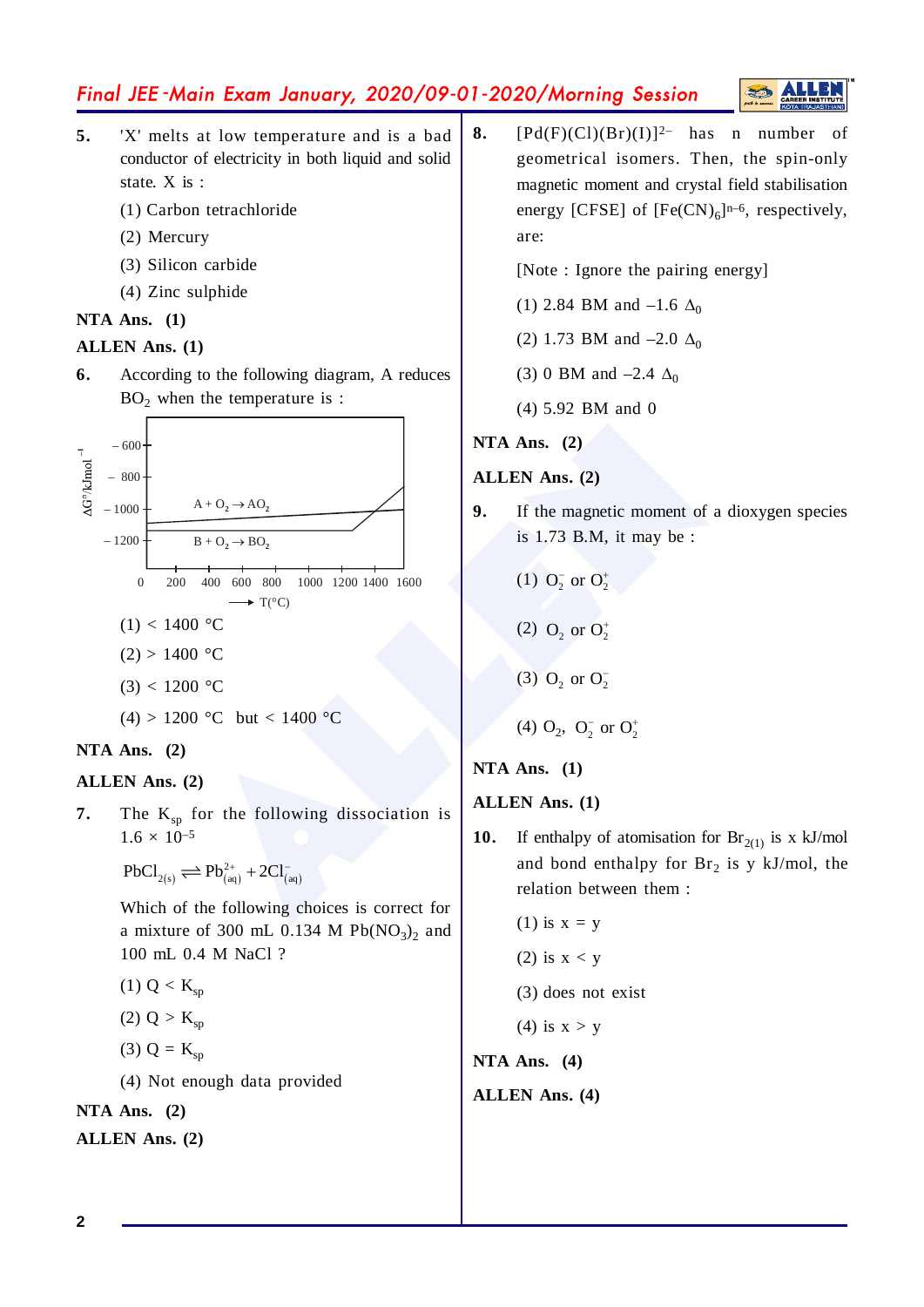

**11.** The increasing order of basicity for the following intermediates is (from weak to strong)

$$
(i) H3C - CTheta
$$
  
\n
$$
H3C - CTheta
$$
  
\n
$$
CH3
$$

ALLEI

あわ

(ii)  $H_2C = CH - \overline{CH_2}$ 

(iii) 
$$
HC \equiv \stackrel{\ominus}{C}
$$
 (iv)  $\stackrel{\ominus}{CH}_3$  (v)  $\stackrel{\ominus}{CN}$ 

- (1) (v) < (i) < (iv) < (ii) < (iii)
- (2) (iii) < (i) < (ii) < (iv) < (v)
- (3) (v) < (iii) < (ii) < (iv) < (i)
- (4) (iii) < (iv) < (ii) < (i) < (v)

#### **NTA Ans. (3)**

#### **ALLEN Ans. (3)**

- **12.** B has a smaller first ionization enthalpy than Be. Consider the following statements :
	- (I) It is easier to remove 2p electron than 2s electron
	- (II) 2p electron of B is more shielded from the nucleus by the inner core of electrons than the 2s electrons of Be.
	- (III) 2s electron has more penetration power than 2p electron.
	- (IV) atomic radius of B is more than Be
	- (Atomic number  $B = 5$ ,  $Be = 4$ )

The correct statements are :

- $(1)$   $(I)$ ,  $(II)$  and  $(III)$
- (2) (II), (III) and (IV)
- $(3)$  (I), (III) and (IV)
- (4) (I), (II) and (IV)

# **NTA Ans. (1)**

**ALLEN Ans. (1)**

- **13.** The acidic, basic and amphoteric oxides, respectively, are : (1) MgO, Cl<sub>2</sub>O, Al<sub>2</sub>O<sub>3</sub> (2)  $Cl_2O$ , CaO,  $P_4O_{10}$ (3)  $Na<sub>2</sub>O$ ,  $SO<sub>3</sub>$ ,  $Al<sub>2</sub>O<sub>3</sub>$
- (4)  $N_2O_3$ ,  $Li_2O$ ,  $Al_2O_3$ **NTA Ans. (4)**

### **ALLEN Ans. (4)**

**14.** The major product Z obtained in the following reaction scheme is :



#### **NTA Ans. (2)**

#### **ALLEN Ans. (2)**

**15.** Which of these will produce the highest yield in Friedel Crafts reaction?





Appear in ASAT

NH 2

**NTA Ans. (3) ALLEN Ans. (3)**

(3)

**AIR Admissions Open JEE (ADV.)** Class 6 to 12 & 12 Pass 2019 dlen.ac.in **Kartikey Gupta** 

on 19 Jan. 2020 **0744-2757575**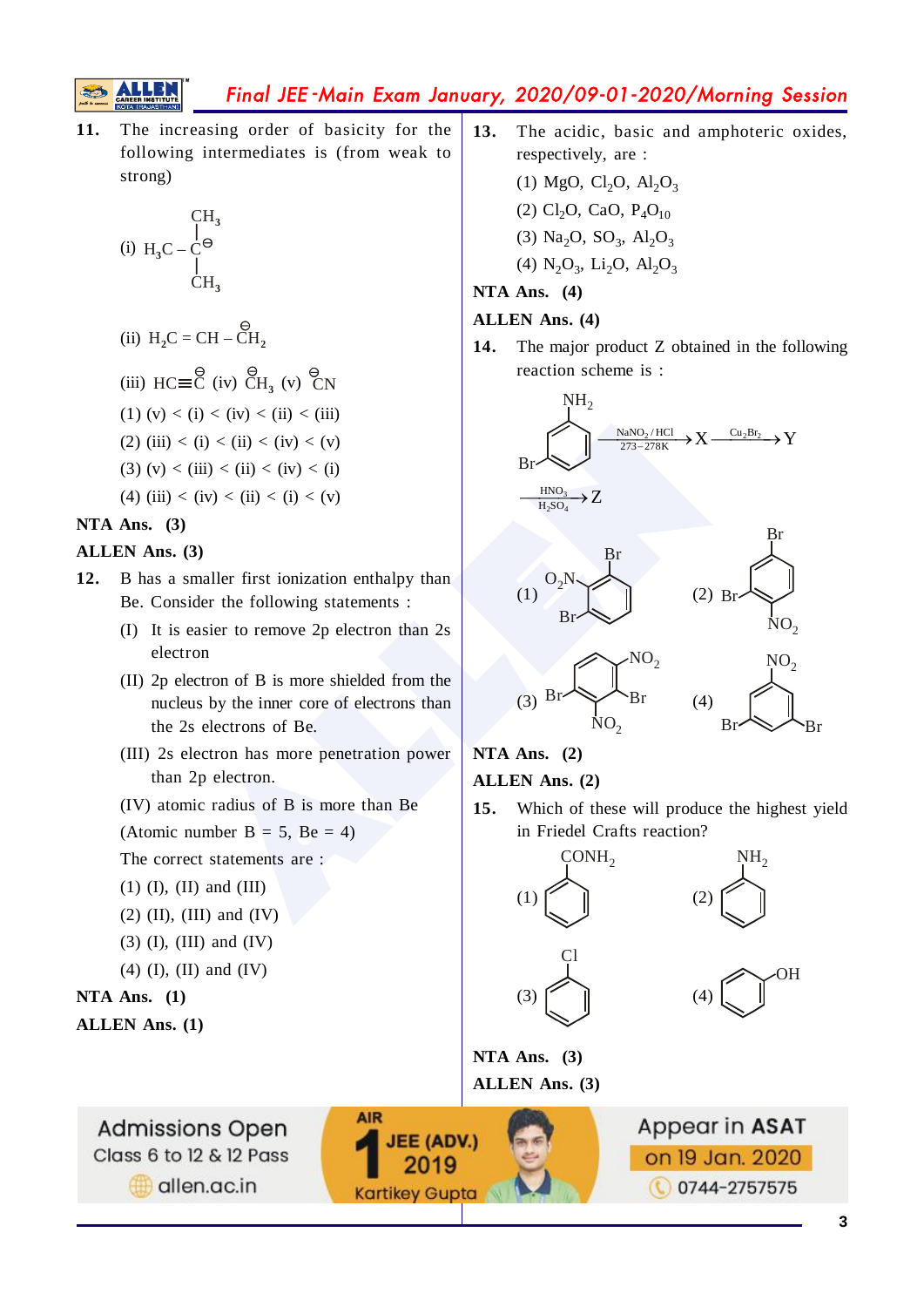## Final JEE -Main Exam January, 2020/09-01-2020/Morning Session

**16.** The major product (Y) in the following reactions is :

$$
\begin{array}{c}\nCH_3\\CH_3-CH-C\equiv CH \xrightarrow{\text{HgSO}_4,\text{H}_2\text{SO}_4}\n\end{array} X
$$

$$
\xrightarrow{\text{(i)C}_2\text{H}_5\text{MgBr},\text{H}_2\text{O}} Y
$$
  
(ii)Conc. H<sub>2</sub>SO<sub>4</sub>/ $\Delta$ 

$$
(1) H3C - C - CH - CH3 C2H5
$$

$$
CH_3 - CH_3 - CH - C = CH - CH_3
$$
  
CH<sub>3</sub>

$$
CH_3 - C = C - CH_3
$$
  
(3) CH<sub>3</sub> - C = C - CH<sub>3</sub>  
CH<sub>2</sub>CH<sub>3</sub>

$$
CH_3 - CH_3 - CH - C = CH_2
$$
  
(4) CH<sub>3</sub> - CH - C = CH<sub>2</sub>  
CH<sub>2</sub>CH<sub>3</sub>

#### **NTA Ans. (3)**

#### **ALLEN Ans. (3)**

- CH<sub>3</sub><br>
CH<sub>3</sub><br>
CH<sub>3</sub><br>
CH<sub>2</sub>CH<sub>3</sub><br>
CH<sub>2</sub>CH<sub>3</sub><br>
CH<sub>2</sub>CH<sub>3</sub><br>
CH<sub>2</sub>CH<sub>3</sub><br>
CH<sub>2</sub>CH<sub>3</sub><br>
CH<sub>2</sub>CH<sub>3</sub><br>
CH<sub>2</sub>CH<sub>3</sub><br>
CH<sub>2</sub>CH<sub>3</sub><br>
CH<sub>2</sub>CH<sub>3</sub><br>
CH<sub>2</sub>CH<sub>3</sub><br>
20. The electronic configuration<br>
europium and trivalent cerium<br>
europium and tr **17.** Complex X of composition  $Cr(H_2O)_6Cl_n$ has a spin only magnetic moment of 3.83 BM. It reacts with AgNO<sub>3</sub> and shows geometrical isomerism. The IUPAC nomenclature of X is :
	- (1) Tetraaquadichlorido chromium (III) chloride dihydrate
	- (2) Hexaaqua chromium (III) chloride
	- (3) Dichloridotetraaqua chromium (IV) chloride dihydrate
	- (4) Tetraaquadichlorido chromium(IV) chloride dihydrate

**AIR** 

**JEE** (Main)

2019

**Kevin Martin** 

#### **NTA Ans. (1)**

**ALLEN Ans. (1)**

**Admissions Open** Class 6 to 12 & 12 Pass

allen.ac.in

**18.** The compound that cannot act both as oxidising and reducing agent is :

**ALLE** 

- $(1)$  H<sub>2</sub>O<sub>2</sub>
- (2)  $H_2SO_3$
- $(3)$  HNO<sub>2</sub>
- $(4) H_3PO_4$

**NTA Ans. (4)**

#### **ALLEN Ans. (4)**

- **19.** The de Broglie wavelength of an electron in the 4th Bohr orbit is :
	- (1)  $8πa<sub>0</sub>$
	- (2)  $2πa_0$
	- (3)  $4\pi a_0$
	- (4)  $6πa_0$
- **NTA Ans. (1)**

#### **ALLEN Ans. (1)**

**20.** The electronic configurations of bivalent europium and trivalent cerium are

(atomic number :  $Xe = 54$ ,  $Ce = 58$ ,  $Eu = 63$ )

- (1) [Xe]  $4f<sup>4</sup>$  and [Xe]  $4f<sup>9</sup>$
- $(2)$  [Xe]  $4f<sup>7</sup>$  and [Xe]  $4f<sup>1</sup>$
- (3) [Xe] 4f7 6s <sup>2</sup> and [Xe] 4f2 6s 2
- (4)  $[Xe]$  4f<sup>2</sup> and  $[Xe]$  4f<sup>7</sup>

#### **NTA Ans. (2)**

#### **ALLEN Ans. (2)**

**21.** The hardness of a water sample containing  $10^{-3}$  M MgSO<sub>4</sub> expressed as CaCO<sub>3</sub> equivalents  $(in ppm)$  is  $\_\_\_\_\_\_\_\_\_\_\_\$ 

(molar mass of  $MgSO<sub>4</sub>$  is 120.37 g/mol)

**NTA Ans. (100 to 100)**

**ALLEN Ans. (100)**